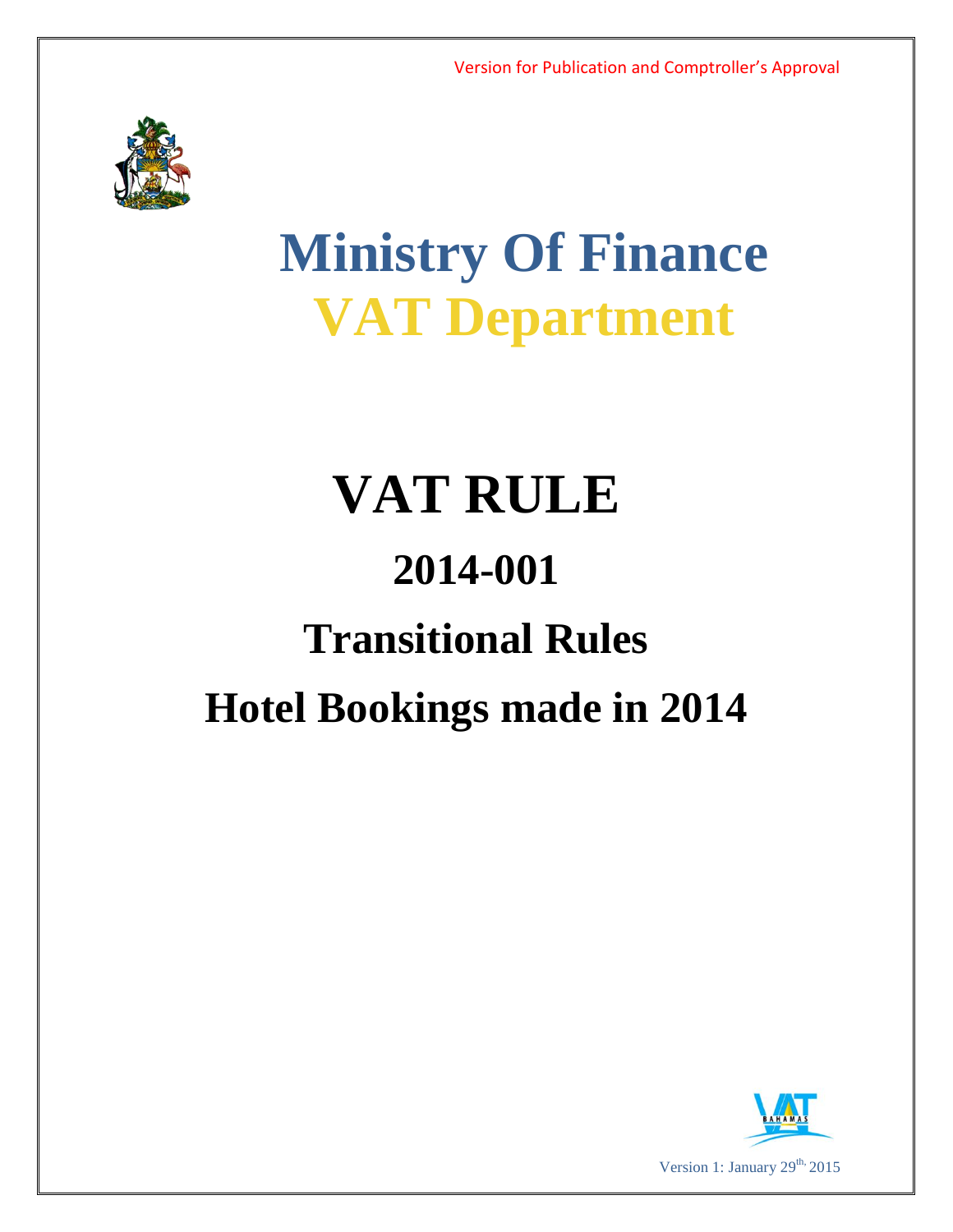### **A. Authority**

This Rule is made under section 17 of the Value Added Act, 2014.

#### **B. Legislation**

All legislative references are to the Value Added Tax Act, 2014 and/or the Value Added Tax Regulations 2014, unless otherwise stated.

# **C. This Rule applies in respect of:**

Section 98(10) and Section 99 of Value Added Tax Act with respect to the information required to the repeal of the Hotel Guest Tax (Ref. Section 16, 17, 18, and 20)

#### **D. Application of Rule**

The purpose of this rule is to provide clarification on the transitional arrangements as it relates to hotel bookings. The Rule applies to the following situations**:-**

- i. Treatment of hotel bookings made prior to September  $1<sup>st</sup>$ , 2014.
- ii. The time of supply as it relates to the application of Value Added Tax for transactions preceding the date of entry into force of Value Added Tax but concluded on or after January  $1<sup>st</sup>$ , 2015.
- iii. Treatment of hotel bookings made on or after September  $1<sup>st</sup>$ , 2014 through to December  $31<sup>st</sup>$ , 2014, where the service is provided on or after January  $1<sup>st</sup>$ , 2015 but no later than June 30, 2016.
- iv. Where deposits have been made towards securing the accommodation
- v. Services are included as part of a package that also involves hotel room accommodation and payment hotel occupancy taxes.